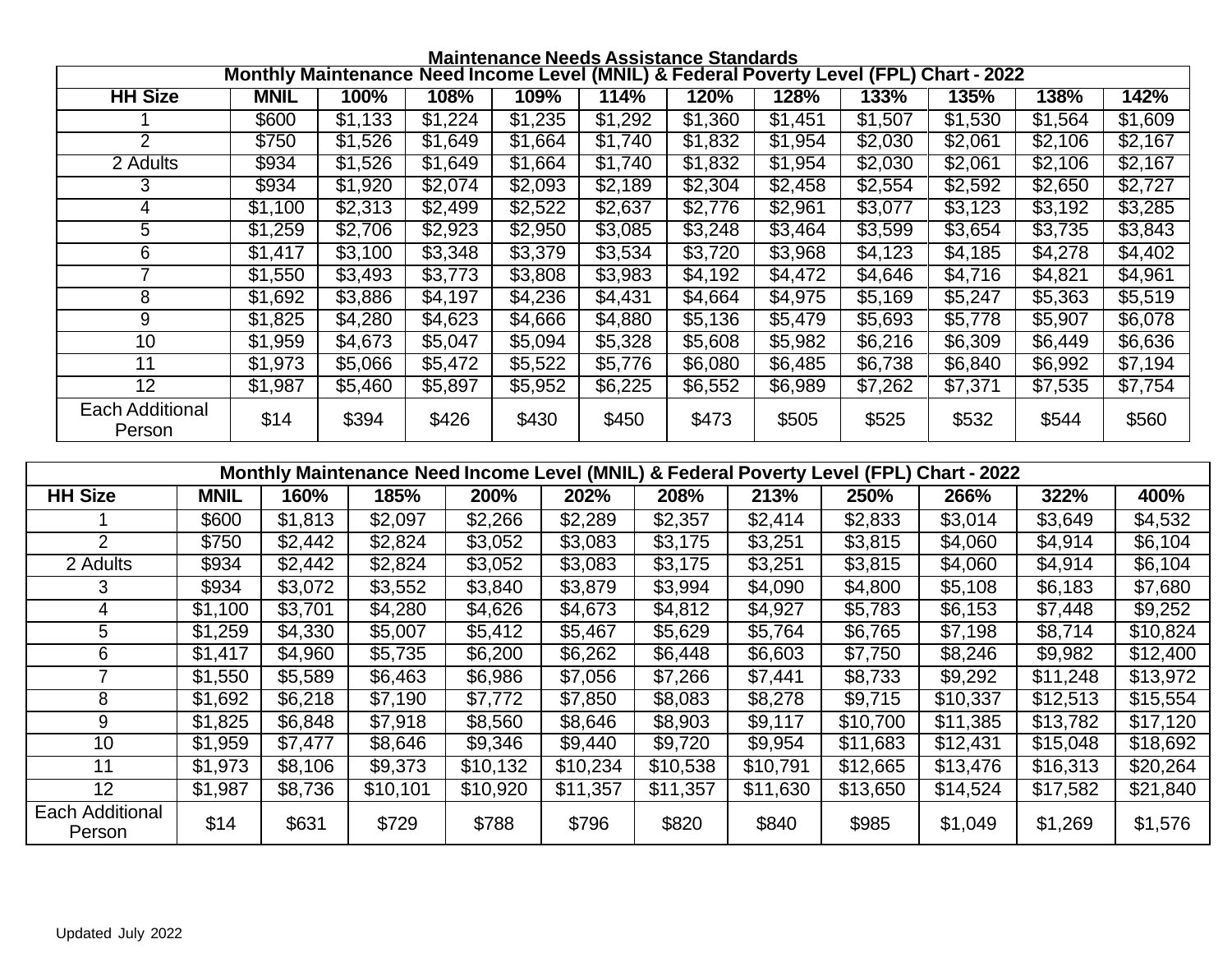## **Maintenance Needs Assistance Standards**

|                                  | Annual FPL Chart - 2022 |           |                      |                      |                         |                      |           |                      |                        |                  |
|----------------------------------|-------------------------|-----------|----------------------|----------------------|-------------------------|----------------------|-----------|----------------------|------------------------|------------------|
| <b>HH Size</b>                   | 100%                    | 108%      | 109%                 | 114%                 | 120%                    | 128%                 | 133%      | 135%                 | 138%                   | 142%             |
|                                  | \$13,590                | \$14,678  | \$14,814             | \$15,493             | \$16,308                | \$17,396             | \$18,075  | \$18,347             | \$18,755               | \$19,298         |
| $\overline{2}$                   | \$18,310                | \$19,775  | \$19,958             | \$20,874             | \$21,972                | \$23,437             | \$24,353  | \$24,719             | \$25,268               | \$26,001         |
| 3                                | $\sqrt{$23,030}$        | \$24,873  | \$25,103             | \$26,255             | $\sqrt{$27,636}$        | \$29,479             | \$30,630  | \$31,091             | \$31,782               | \$32,703         |
| 4                                | \$27,750                | \$29,970  | \$30,248             | \$31,635             | \$33,300                | \$35,520             | \$36,908  | $\sqrt{$37,463}$     | \$38,295               | \$39,405         |
| 5                                | \$32,470                | \$35,068  | \$35,393             | \$37,016             | \$38,964                | \$41,562             | \$43,186  | \$43,835             | \$44,809               | \$46,108         |
| 6                                | \$37,190                | \$40,166  | \$40,538             | \$42,397             | \$44,628                | \$47,604             | \$49,463  | \$50,207             | \$51,323               | \$52,810         |
| $\overline{7}$                   | \$41,910                | \$45,263  | \$45,682             | \$47,778             | \$50,292                | \$53,645             | \$55,741  | \$56,579             | \$57,836               | \$59,513         |
| 8                                | \$46,630                | \$50,361  | \$50,827             | \$53,159             | \$55,956                | \$59,687             | \$62,018  | \$62,951             | \$64,350               | \$66,215         |
| $\overline{9}$                   | \$51,350                | \$55,458  | \$55,972             | \$58,539             | \$61,620                | \$65,728             | \$68,296  | \$69.323             | \$70,863               | \$72,917         |
| 10                               | \$56,070                | \$60,556  | \$61,117             | \$63,920             | \$67,284                | \$71,770             | \$74,574  | \$75,695             | \$77,377               | \$79,620         |
| 11                               | \$60,790                | \$65,654  | \$66,262             | \$69,301             | \$72,948                | \$77,812             | \$80,851  | \$82,067             | \$83,891               | \$86,322         |
| $\overline{12}$                  | \$65,510                | \$70,751  | \$71,406             | \$74,682             | \$78,612                | \$83,853             | \$87,129  | $\overline{$88,439}$ | $\sqrt{$90,404}$       | $\sqrt{3}93,025$ |
| <b>Each Additional</b><br>Person | \$4,720                 | \$5,098   | \$5,145              | \$5,381              | \$5,664                 | \$6,042              | \$6,278   | \$6,372              | \$6,514                | \$6,703          |
|                                  |                         |           |                      |                      |                         |                      |           |                      |                        |                  |
|                                  |                         |           |                      |                      | Annual FPL Chart - 2022 |                      |           |                      |                        |                  |
| <b>HH Size</b>                   | 160%                    | 185%      | 200%                 | 202%                 | 208%                    | 213%                 | 250%      | 266%                 | 322%                   | 400%             |
|                                  | \$21,744                | \$25,142  | \$27,180             | \$27,452             | \$28,268                | \$28,947             | \$33,975  | \$36,150             | \$43,760               | \$54,360         |
| $\overline{2}$                   | \$29,296                | \$33,874  | \$36,620             | \$36,987             | \$38,085                | \$39,001             | \$45,775  | \$48,705             | \$58,959               | \$73,240         |
| $\overline{3}$                   | \$36,848                | \$42,606  | \$46,060             | \$46,521             | \$47,903                | \$49,054             | \$57,575  | \$61,260             | $\sqrt{$74,157}$       | \$92,120         |
| $\overline{4}$                   | \$44,400                | \$51,338  | $\overline{$}55,500$ | \$56,055             | \$57,720                | \$59,108             | \$69,375  | \$73,815             | \$89,355               | \$111,000        |
| $\overline{5}$                   | \$51,952                | \$60,070  | \$64,940             | \$65,590             | \$67,538                | \$69,162             | \$81,175  | \$86,371             | \$104,554              | \$129,880        |
| 6                                | \$59,504                | \$68,802  | \$74,380             | \$75,124             | \$77,356                | \$79,215             | \$92,975  | \$98,926             | \$119,752              | \$148,760        |
| $\overline{7}$                   | $\overline{$}67,056$    | \$77,534  | \$83,820             | $\overline{$84,659}$ | $\overline{$87,173}$    | $\frac{1}{1889,269}$ | \$104,775 | \$111,481            | \$134,951              | \$167,640        |
| 8                                | \$74,608                | \$86,266  | $\overline{$}93,260$ | \$94,193             | \$96,991                | \$99,322             | \$116,575 | \$124,036            | \$150,149              | \$186,520        |
| $\boldsymbol{9}$                 | \$82,160                | \$94,998  | \$102,700            | \$103,727            | \$106,808               | \$109,376            | \$128,375 | \$136,591            | \$165,347              | \$205,400        |
| 10                               | \$89,712                | \$103,730 | \$112,462            | \$113,262            | \$116,626               | \$119,430            | \$140,175 | \$149,147            | \$180,546              | \$224,280        |
| 11                               | \$97,264                | \$112,462 | \$121,580            | \$122,796            | \$126,444               | \$129,483            | \$151,975 | \$161,702            | $\overline{\$}195,744$ | \$243,160        |
| $\overline{12}$                  | \$104,816               | \$121,194 | \$131,020            | \$132,331            | \$136,261               | \$139,537            | \$163,775 | \$174,257            | \$210,943              | \$262,040        |
| <b>Each Additional</b><br>Person | \$7,552                 | \$8,732   | \$9,440              | \$9,535              | \$9,818                 | \$10,054             | \$11,800  | \$12,556             | \$15,199               | \$18,880         |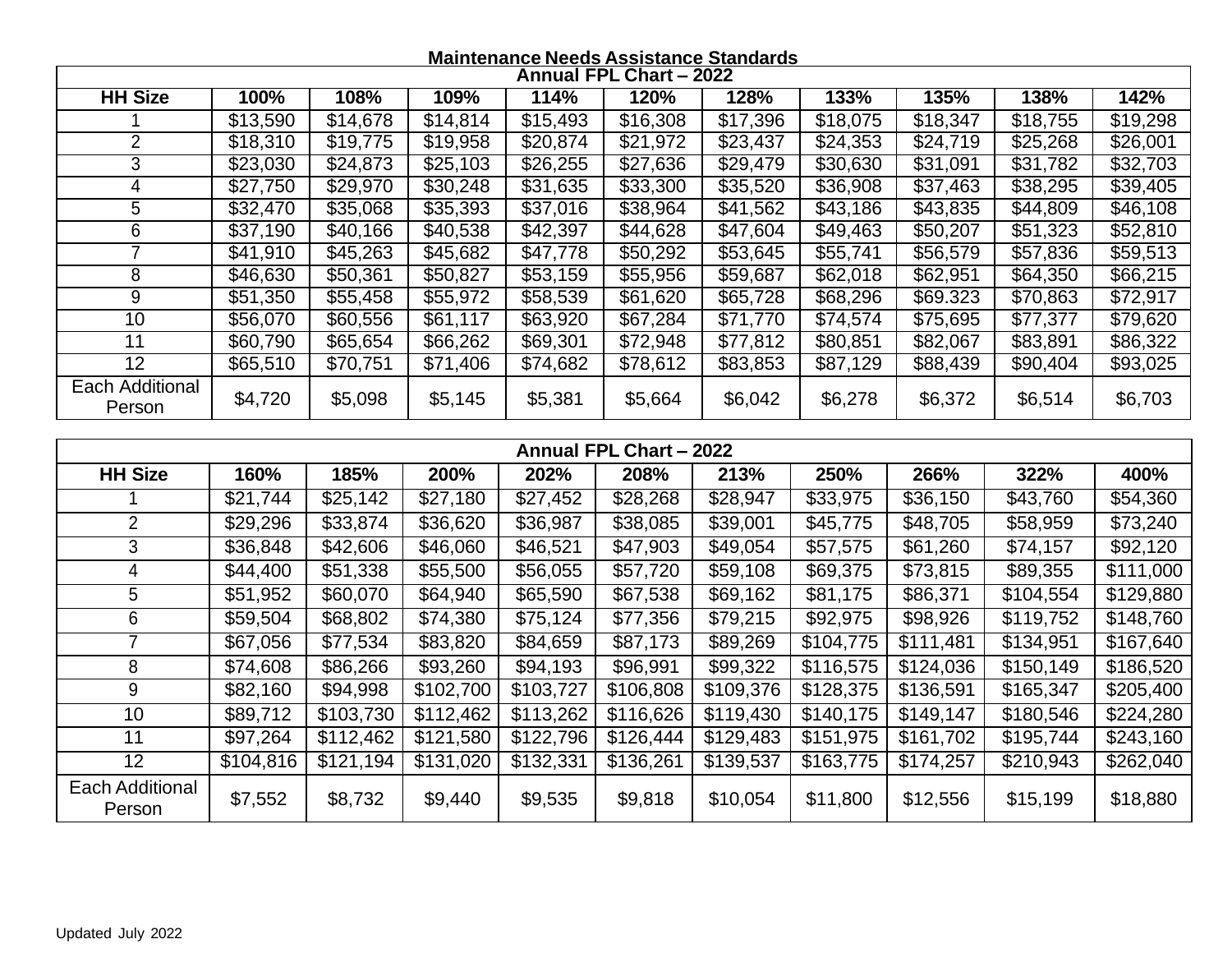## **Maintenance Needs Assistance Standards**

| <b>MN In-Kind Income Values</b><br>– Eff. 7/1/1989 |                   |                  |       |  |  |
|----------------------------------------------------|-------------------|------------------|-------|--|--|
| ΗH<br><b>Size</b>                                  | <b>Housing</b>    | <b>Utilities</b> | Food  |  |  |
| 1                                                  | \$153             | \$33             | \$86  |  |  |
| $\overline{2}$                                     | \$206             | \$38             | \$182 |  |  |
| 3                                                  | \$225             | \$40             | \$232 |  |  |
| 4                                                  | $\overline{$}236$ | \$41             | \$286 |  |  |
| 5                                                  | \$236             | \$41             | \$346 |  |  |
| 6                                                  | $\overline{$}236$ | \$41             | \$401 |  |  |
| $\overline{7}$                                     | \$236             | \$41             | \$447 |  |  |
| 8                                                  | \$236             | \$41             | \$490 |  |  |
| 9                                                  | \$236             | \$41             | \$537 |  |  |
| 10                                                 | $\overline{$}236$ | \$41             | \$582 |  |  |

| <b>Property Limits</b><br>Eff. 07/01/2022 |           |  |  |  |
|-------------------------------------------|-----------|--|--|--|
| <b>MFBU</b>                               | Limit     |  |  |  |
| 1                                         | \$130,000 |  |  |  |
| $\overline{2}$                            | \$195,000 |  |  |  |
| 3                                         | \$260,000 |  |  |  |
| 4                                         | \$325,000 |  |  |  |
| $\overline{5}$                            | \$390,000 |  |  |  |
| 6                                         | \$455,000 |  |  |  |
| 7                                         | \$520,000 |  |  |  |
| 8                                         | \$585,000 |  |  |  |
| 9                                         | \$650,000 |  |  |  |
| 10                                        | \$715,000 |  |  |  |

| <b>Effective</b><br><b>Date</b> | <b>Allocations</b>                                                           |         |
|---------------------------------|------------------------------------------------------------------------------|---------|
| 1/1/2022                        | <b>Community Spouse</b><br>Allocation/MMMNA                                  | \$3,435 |
| 7/1/2022                        | <b>Family Member Base</b><br>Allocation                                      | \$2,289 |
| 1/1/2022                        | <b>Standard Allocation</b>                                                   | \$421   |
| 1/1/2022                        | <b>Parental Allocation (child</b><br>living with one ineligible<br>parent)   | \$841   |
| 1/1/2022                        | <b>Parental Allocation (child</b><br>living with both ineligible<br>parents) | \$1,261 |

| FPLB Income Limits - Eff.<br>4/1/2018 |               |  |  |  |  |
|---------------------------------------|---------------|--|--|--|--|
| <b>Family</b>                         | <b>Amount</b> |  |  |  |  |
| Individual                            | \$1,271       |  |  |  |  |
| Couple with one<br>blind person       | \$1,720       |  |  |  |  |
| Couple with two<br>blind people       | \$1,751       |  |  |  |  |

| ISM – Eff 1/1/2022 |                   |          |  |  |  |
|--------------------|-------------------|----------|--|--|--|
|                    | <b>Individual</b> | Couple   |  |  |  |
| <b>VTR</b>         | \$280.33          | \$420.33 |  |  |  |
| <b>PMV</b>         | \$300.33          | \$440.33 |  |  |  |

|                              | MSP Income Levels - Eff. 1/1/2021 |                       |              |                       |  |  |  |
|------------------------------|-----------------------------------|-----------------------|--------------|-----------------------|--|--|--|
| <b>Family</b><br><b>Size</b> | <b>QMB</b><br>$(100\%)$           | <b>SLMB</b><br>(120%) | QI<br>(135%) | <b>QWDI</b><br>(200%) |  |  |  |
| 1                            | \$1,074                           | \$1,288               | \$1,449      | \$2,147               |  |  |  |
| $\overline{2}$               | \$1,452                           | \$1,742               | \$1,960      | \$2,904               |  |  |  |
| 3                            | \$1,830                           | \$2,196               | \$2,471      | \$3,660               |  |  |  |
| 4                            | \$2,209                           | \$2,650               | \$2,982      | \$4,417               |  |  |  |
| 5                            | \$2,587                           | \$3,104               | \$3,492      | \$5,174               |  |  |  |
| 6                            | \$2,965                           | \$3,558               | \$4,003      | \$5,930               |  |  |  |
| 7                            | \$3,344                           | \$4,012               | \$4,514      | \$6,687               |  |  |  |
| 8                            | \$3,722                           | \$4,466               | \$5,025      | \$7,444               |  |  |  |
| 9                            | \$4,100                           | \$4,920               | \$5,535      | \$8,200               |  |  |  |
| 10                           | \$4,479                           | \$5,374               | \$6,046      | \$8,957               |  |  |  |
| Additional                   | \$379                             | \$454                 | \$511        | \$757                 |  |  |  |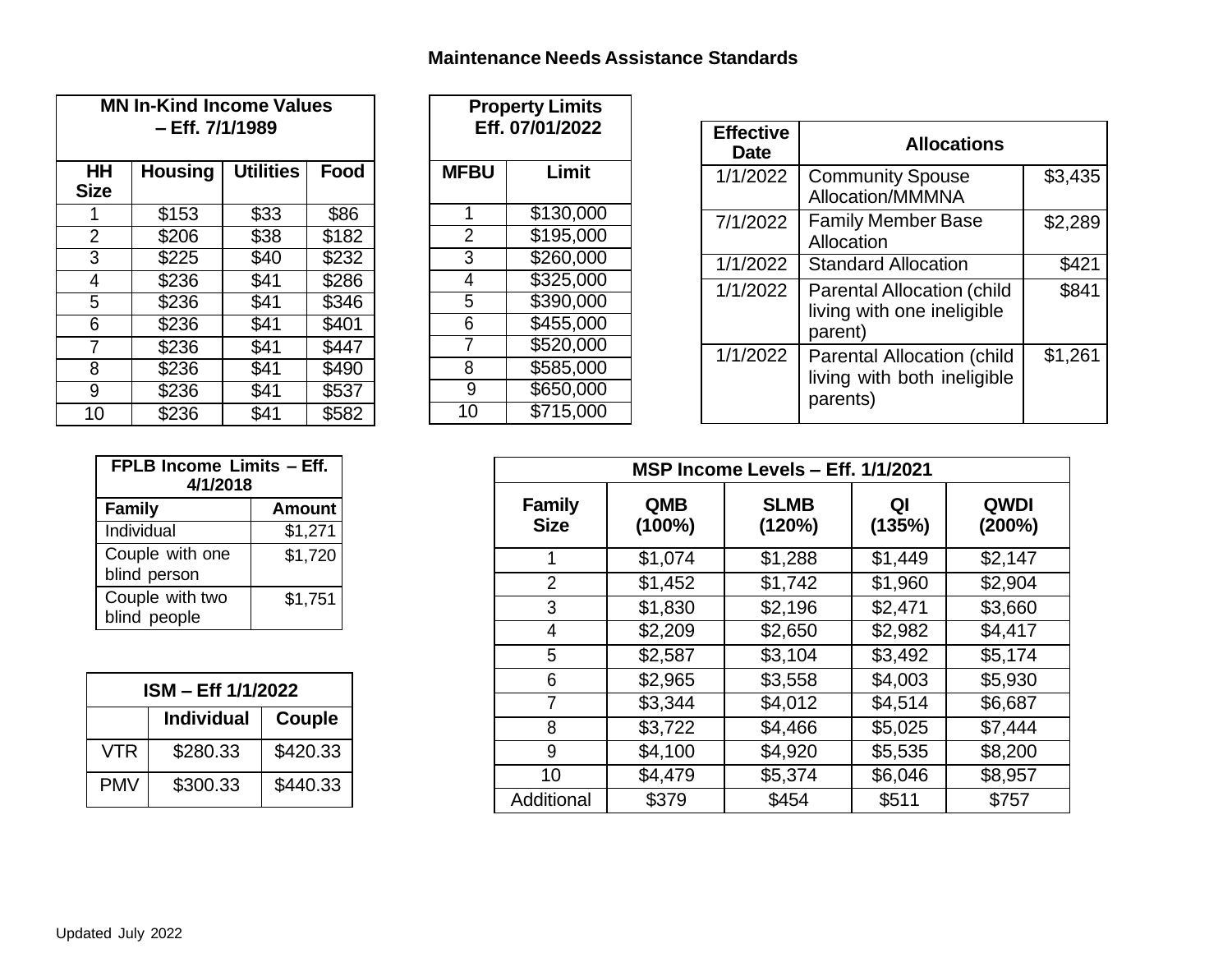| <b>Federal Benefit Rate</b><br>Eff. 1/1/2022 |            |                     |  |  |  |
|----------------------------------------------|------------|---------------------|--|--|--|
| Year                                         | Individual | Couple              |  |  |  |
| 2022                                         | \$841      | \$1,261             |  |  |  |
| 2021                                         | \$794      | \$1,191             |  |  |  |
| 2020                                         | \$783      | \$1,175             |  |  |  |
| 2019                                         | \$771      | $\overline{$1,157}$ |  |  |  |
| 2018                                         | \$750      | \$1,125             |  |  |  |
| 2017                                         | \$735      | \$1,103             |  |  |  |
| 2016                                         | \$733      | \$1,100             |  |  |  |
| 2015                                         | \$733      | \$1,100             |  |  |  |
| 2014                                         | \$721      | \$1,082             |  |  |  |
| 2013                                         | \$710      | \$1,066             |  |  |  |
| 2012                                         | \$698      | \$1,048             |  |  |  |
| $\overline{20}11$                            | \$674      | \$1,011             |  |  |  |
| 2010                                         | \$674      | \$1,011             |  |  |  |
| 2009                                         | \$674      | \$1,011             |  |  |  |
| 2008                                         | \$637      | \$956               |  |  |  |
| 2007                                         | \$623      | \$934               |  |  |  |
| 2006                                         | \$603      | \$904               |  |  |  |
| 2005                                         | \$579      | \$869               |  |  |  |

| <b>Pickle Disregard</b><br>Eff. 1/1/2022 |                  |  |  |  |  |
|------------------------------------------|------------------|--|--|--|--|
| <b>Last SSI/SSP</b>                      | <b>Disregard</b> |  |  |  |  |
| <b>Check Between</b><br>$1/21 - 12/21$   | .0557            |  |  |  |  |
| 1/20-12/20                               | .0678            |  |  |  |  |
| $1/19 - 12/19$                           |                  |  |  |  |  |
| $1/18 - 12/18$                           | .0825<br>.1075   |  |  |  |  |
| $1/17 - 12/17$                           | .1250            |  |  |  |  |
|                                          |                  |  |  |  |  |
| $\overline{1/1}$ 6-12-16                 | .1276            |  |  |  |  |
| 1/15-12/15                               | .1276            |  |  |  |  |
| 1/14-12/14                               | .1422            |  |  |  |  |
| 1/13-12/13                               | .1549            |  |  |  |  |
| $1/12 - 12/12$                           | .1690            |  |  |  |  |
| $1/11 - 12/11$                           | .1979            |  |  |  |  |
| $1/10 - 12/10$                           | 1979             |  |  |  |  |
| 1/09-12/09                               | .1979            |  |  |  |  |
| 1/08-12/08                               | .2419            |  |  |  |  |
| $1/07 - 12/07$                           | .2589            |  |  |  |  |
| 1/06-12/06                               | .2826            |  |  |  |  |
| 1/05-12/05                               | .3108            |  |  |  |  |
| $1/04 - 12/04$                           | .3289            |  |  |  |  |
| 1/03-12/03                               | .3428            |  |  |  |  |
| 1/02-12/02                               | .3518            |  |  |  |  |
| 1/01-12/01                               | .3683            |  |  |  |  |
| 1/00-12/00                               | .3896            |  |  |  |  |
| 1/99-12/99                               | .4039            |  |  |  |  |
| 1/98-12/98                               | .4116            |  |  |  |  |
| $1/97 - 12/97$                           | .4237            |  |  |  |  |
| 1/96-12/96                               | .4399            |  |  |  |  |
| $1/95 - 12/95$                           | .4541            |  |  |  |  |
| $1/94 - 12/94$                           | .4690            |  |  |  |  |
| 1/93-12/93                               | .4824            |  |  |  |  |
| $1/92 - 12/\overline{92}$                | .4975            |  |  |  |  |
| *contact EO for later amounts            |                  |  |  |  |  |

| <b>Substantial Gainful</b><br><b>Activity (SGA) Eff. 1/1/2022</b>                                 |                        |                  |  |  |  |  |  |
|---------------------------------------------------------------------------------------------------|------------------------|------------------|--|--|--|--|--|
| <b>SGA</b>                                                                                        | <b>Blind SGA</b>       |                  |  |  |  |  |  |
| \$1,350                                                                                           |                        | \$2,260          |  |  |  |  |  |
|                                                                                                   |                        |                  |  |  |  |  |  |
| <b>LTC Maintenance Needs</b>                                                                      |                        |                  |  |  |  |  |  |
| <b>MNM Individual</b>                                                                             |                        | $\overline{$}35$ |  |  |  |  |  |
| <b>SSI Eligible LTC</b>                                                                           |                        | \$40             |  |  |  |  |  |
| <b>Home Upkeep</b>                                                                                |                        |                  |  |  |  |  |  |
| <b>Living Alone</b>                                                                               |                        |                  |  |  |  |  |  |
| Shared                                                                                            |                        | \$138            |  |  |  |  |  |
| <b>Both Spouses LTC</b>                                                                           |                        | \$176            |  |  |  |  |  |
| Part A<br>For people who do not receive no-<br>\$499<br>cost<br>For people with 30-39 quarters of |                        |                  |  |  |  |  |  |
| cov ered employ ment<br>Part B                                                                    |                        | \$274            |  |  |  |  |  |
| No "hold harmless"- \$170.10                                                                      |                        |                  |  |  |  |  |  |
| <b>Medicare Deductibles</b>                                                                       |                        |                  |  |  |  |  |  |
| Part A - Inpatient Care                                                                           |                        |                  |  |  |  |  |  |
| $0-60$ days                                                                                       |                        | \$1,556<br>\$389 |  |  |  |  |  |
|                                                                                                   | Per day for 61-90 days |                  |  |  |  |  |  |
| Per day for 91-150 days                                                                           |                        | \$778            |  |  |  |  |  |
| Part A - SNF Care                                                                                 |                        |                  |  |  |  |  |  |
| Per day for 21-100 days                                                                           |                        | \$194.50         |  |  |  |  |  |
| Part B Annual Deductible                                                                          |                        | \$233            |  |  |  |  |  |

|                         | <b>CSRA</b>   |                       |  |  |  |  |
|-------------------------|---------------|-----------------------|--|--|--|--|
|                         | Eff. 1/1/2022 |                       |  |  |  |  |
| $\frac{2}{\mathsf{A}}$  | Year          | Rate                  |  |  |  |  |
|                         | 2022          | \$137,400             |  |  |  |  |
|                         | 2021          | \$130,380             |  |  |  |  |
|                         | 2020          | \$128,640             |  |  |  |  |
|                         | 2019          | \$126,420             |  |  |  |  |
|                         | 2018          | \$123,600             |  |  |  |  |
|                         | 2017          | \$120,900             |  |  |  |  |
|                         | 2016          | \$119,220             |  |  |  |  |
|                         | 2015          | \$119,220             |  |  |  |  |
| $\frac{9}{6}$           | 2014          | \$117,240             |  |  |  |  |
|                         | 2013          | \$115,920             |  |  |  |  |
|                         | 2012          | \$113,640             |  |  |  |  |
|                         | 2011          | $\overline{$}109,580$ |  |  |  |  |
| $\overline{2}$          | 2010          | \$109,580             |  |  |  |  |
|                         | 2009          | \$109,580             |  |  |  |  |
| $\frac{9}{4}$           | 2008          | \$104,400             |  |  |  |  |
|                         | 2007          | \$101,640             |  |  |  |  |
|                         | 2006          | \$99,540              |  |  |  |  |
|                         | 2005          | \$92,760              |  |  |  |  |
| $\overline{\mathbf{r}}$ |               |                       |  |  |  |  |
|                         |               |                       |  |  |  |  |
|                         |               |                       |  |  |  |  |
|                         |               |                       |  |  |  |  |
| $\overline{56}$         |               |                       |  |  |  |  |
|                         |               |                       |  |  |  |  |
|                         |               |                       |  |  |  |  |
|                         |               |                       |  |  |  |  |
| 0                       |               |                       |  |  |  |  |

**F** 

| <b>APPR</b>         |         |                      |  |  |  |  |
|---------------------|---------|----------------------|--|--|--|--|
| Eff. 1/1/2022       |         |                      |  |  |  |  |
| Year                |         | Rate                 |  |  |  |  |
| 2022                |         | \$10,933             |  |  |  |  |
| 2021                |         | \$10,298             |  |  |  |  |
| 2020                |         | \$10,298             |  |  |  |  |
| 2019                |         | \$9,337              |  |  |  |  |
| 2018                |         | \$8,841              |  |  |  |  |
| 2017                |         | $\overline{\$8,515}$ |  |  |  |  |
| 2016                |         | $\overline{\$8,189}$ |  |  |  |  |
| 2015                |         | \$8,092              |  |  |  |  |
| 2014                |         | \$7,628              |  |  |  |  |
| 2013                |         | \$7,549              |  |  |  |  |
| 2012                |         | \$7,092              |  |  |  |  |
| 2011                |         | \$6,840              |  |  |  |  |
|                     |         |                      |  |  |  |  |
| <b>TB Standards</b> |         |                      |  |  |  |  |
| Property            |         |                      |  |  |  |  |
| \$2,000             |         |                      |  |  |  |  |
|                     | \$2,000 |                      |  |  |  |  |
| 2 noronte           | ድ2 ሰበሰ  |                      |  |  |  |  |

|               | J∠,∪∪∪              |
|---------------|---------------------|
| 2 parents     | \$3,000             |
|               |                     |
| <b>Income</b> |                     |
| Year          |                     |
| 2020          | \$1,651             |
| 2018          | \$1,585             |
| 2012          | \$1,481             |
| 2011          | \$1,433             |
| 2010          | \$1,433             |
| 2009          | \$1,433             |
| 2008          | \$1,359             |
| 2007          | $\overline{1,}331$  |
| 2006          | \$1,291             |
| 2005          | $\overline{$}1,243$ |
| 2004          | \$1,213             |
|               |                     |